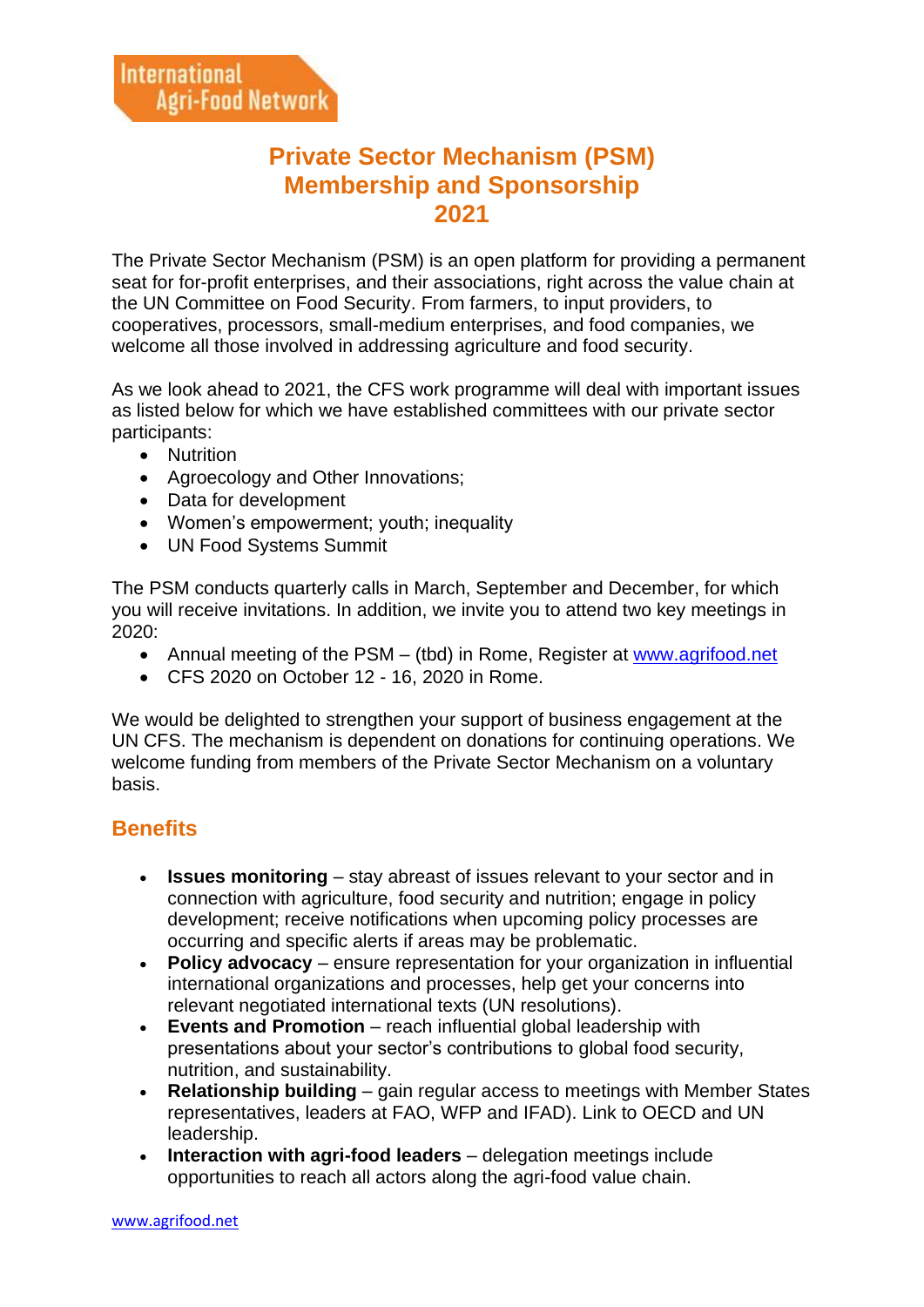• **Efficiency** – work sharing within the Network means the workload is more manageable for all members. The increased attention on agriculture is an opportunity for all members but also demands more time and resources. Sharing costs and work increases everyone's efficiency.

# **UN Committee on Food Security (CFS) Plenary Session**

CFS is a week-long event during which over 1200 leaders and experts in food security gather in Rome (or virtually as required) to attend plenary discussions, poster sessions, policy roundtables, bilateral meetings, and side events organized by attendees. Every year more than PSM 100 members attend the session. Formal events are supplemented by networking events, and engagement with other members of the PSM delegation. Key highlights of the week are:

- o **Plenary:** is the central body for decision-making, debate, coordination, lesson-learning, and convergence by all stakeholders at a global level on food security issues. PSM has a seat at Plenary, and interventions are coordinated on all topics and matters of CFS.
- o **Side Events:** Side events are opportunities for CFS attendees to present on topics relevant to CFS workstreams as special events. Every year PSM members can host side events as well attend them throughout CFS week.
- o **Bilaterals:** During CFS week, the PSM organizes bilateral meetings with member state representatives. These meetings are incredible opportunities for PSM members to engage directly with the countries and regions to which their work is relevant.
- o **High Level Dinner/Dialogues**: The High Level Dinner is an event hosted annually by the IAFN in the context of CFS. The High-Level Dinner was converted to a virtual Dialogue in 2020 that contributed to the Food Systems Summit. It is intended that there be 3 further dialogues in 2021 before the Food Systems Summit and followed by a CFS focused event in October.
- o **CFS Open-Ended Working Group (OEWG):** When the CFS plenary is not in session. CFS Bureau led Open-Ended Working Groups made up of representatives from CFS stakeholders engage to drive progress on all the CFS workstreams including negotiating policies and voluntary guidelines. PSM members are active participants of the OEWG through the year.

# **Membership options**

### **Supporting Members – €12,000**

- Committee engagement and special briefings
- 4 meetings per year (AGM in person and three teleconference calls)
- Monthly newsletters
- Ongoing analytical support and tracking on CFS issues
- Access to special events
- High-Level Dinner/Dialogue tickets (up to 6 people from your organization)